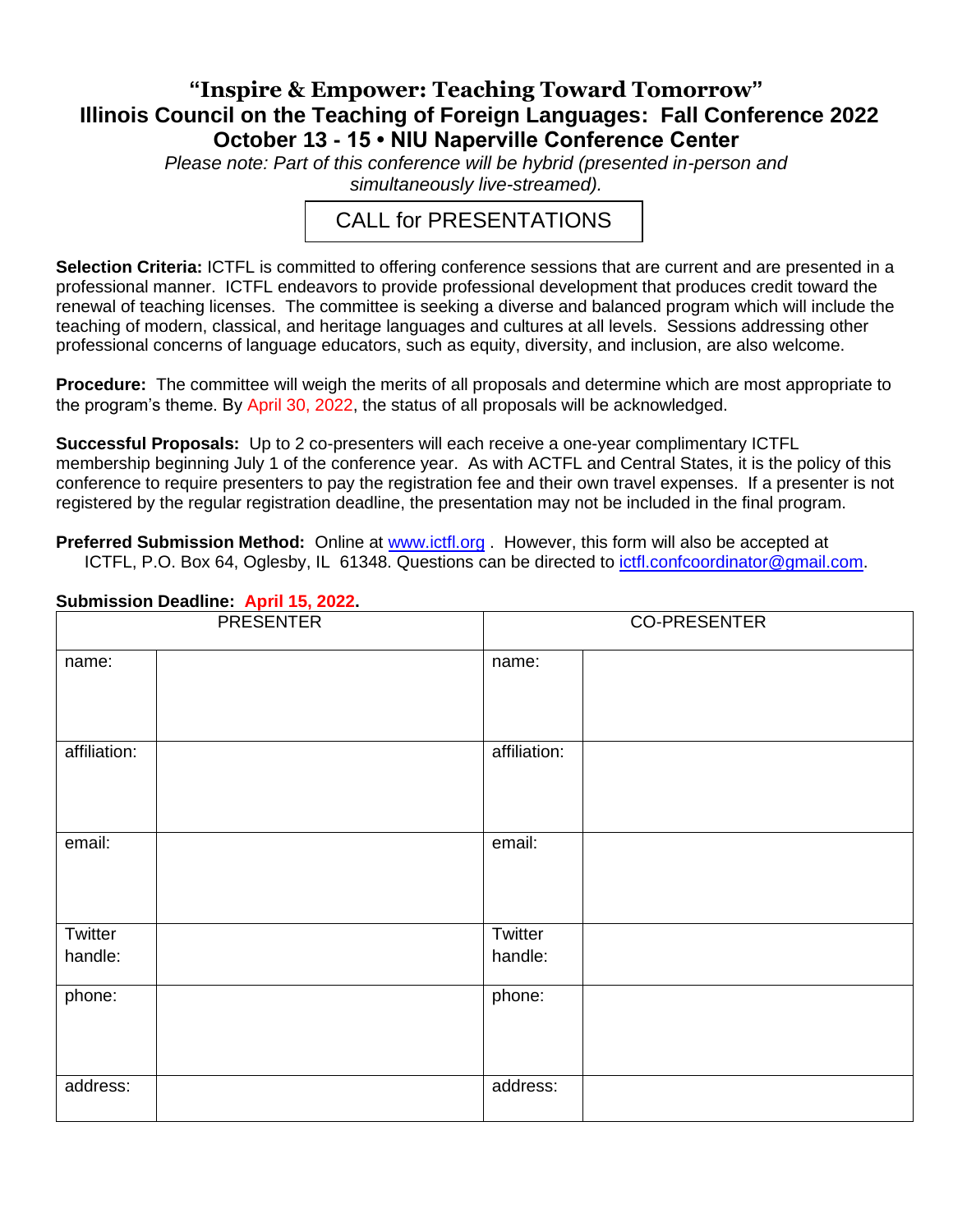| By submitting this proposal, I understand that, if chosen, ICTFL reserves the right to schedule this session on |  |  |  |  |  |
|-----------------------------------------------------------------------------------------------------------------|--|--|--|--|--|
| any day of the Conference. If extraordinary circumstances prevail (-OR- If special considerations are to be     |  |  |  |  |  |
| requested), it is my responsibility to contact ictfl.confcoordinator@gmail.com as soon as possible.             |  |  |  |  |  |
|                                                                                                                 |  |  |  |  |  |

| FORMAT (Check all that apply): | willing to present in person on-site | willing to be live-streamed |
|--------------------------------|--------------------------------------|-----------------------------|
|                                | willing to be recorded               |                             |

Session Title: \_\_\_\_\_\_\_\_\_\_\_\_\_\_\_\_\_\_\_\_\_\_\_\_\_\_\_\_\_\_\_\_\_\_\_\_\_\_\_\_\_\_\_\_\_\_\_\_\_\_\_\_\_\_\_\_\_\_\_\_\_\_ (**8 word limit**)

If session is to be presented in a language other than English, please give the title in both languages.

\_\_\_\_\_\_\_\_\_\_\_\_\_\_\_\_\_\_\_\_\_\_\_\_\_\_\_\_\_\_\_\_\_\_\_\_\_\_\_\_\_\_\_\_\_\_\_\_\_\_\_\_\_\_\_\_\_\_\_\_\_\_\_\_\_\_\_\_\_\_\_\_\_\_\_\_\_\_\_\_\_\_\_\_\_\_\_\_

\_\_\_\_\_\_\_\_\_\_\_\_\_\_\_\_\_\_\_\_\_\_\_\_\_\_\_\_\_\_\_\_\_\_\_\_\_\_\_\_\_\_\_\_\_\_\_\_\_\_\_\_\_\_\_\_\_\_\_\_\_\_\_\_\_\_\_\_\_\_\_\_\_\_\_\_\_\_\_\_\_\_\_\_\_\_\_\_

\_\_\_\_\_\_\_\_\_\_\_\_\_\_\_\_\_\_\_\_\_\_\_\_\_\_\_\_\_\_\_\_\_\_\_\_\_\_\_\_\_\_\_\_\_\_\_\_\_\_\_\_\_\_\_\_\_\_\_\_\_\_\_\_\_\_\_\_\_\_\_\_\_\_\_\_\_\_\_\_\_\_\_\_\_\_\_\_

\_\_\_\_\_\_\_\_\_\_\_\_\_\_\_\_\_\_\_\_\_\_\_\_\_\_\_\_\_\_\_\_\_\_\_\_\_\_\_\_\_\_\_\_\_\_\_\_\_\_\_\_\_\_\_\_\_\_\_\_\_\_\_\_\_\_\_\_\_\_\_\_\_\_\_\_\_\_\_\_\_\_\_\_\_\_\_\_

\_\_\_\_\_\_\_\_\_\_\_\_\_\_\_\_\_\_\_\_\_\_\_\_\_\_\_\_\_\_\_\_\_\_\_\_\_\_\_\_\_\_\_\_\_\_\_\_\_\_\_\_\_\_\_\_\_\_\_\_\_\_\_\_\_\_\_\_\_\_\_\_\_\_\_\_\_\_\_\_\_\_\_\_\_\_\_\_

\_\_\_\_\_\_\_\_\_\_\_\_\_\_\_\_\_\_\_\_\_\_\_\_\_\_\_\_\_\_\_\_\_\_\_\_\_\_\_\_\_\_\_\_\_\_\_\_\_\_\_\_\_\_\_\_\_\_\_\_\_\_\_\_\_\_\_\_\_\_\_\_\_\_\_\_\_\_\_\_\_\_\_\_\_\_\_\_

\_\_\_\_\_\_\_\_\_\_\_\_\_\_\_\_\_\_\_\_\_\_\_\_\_\_\_\_\_\_\_\_\_\_\_\_\_\_\_\_\_\_\_\_\_\_\_\_\_\_\_\_\_\_\_\_\_\_\_\_\_\_\_\_\_\_\_\_\_\_\_\_\_\_\_\_\_\_\_\_\_\_\_\_\_\_\_\_

\_\_\_\_\_\_\_\_\_\_\_\_\_\_\_\_\_\_\_\_\_\_\_\_\_\_\_\_\_\_\_\_\_\_\_\_\_\_\_\_\_\_\_\_\_\_\_\_\_\_\_\_\_\_\_\_\_\_\_\_\_\_\_\_\_\_\_\_\_\_\_\_\_\_\_\_\_\_\_\_\_\_\_\_\_\_\_\_

\_\_\_\_\_\_\_\_\_\_\_\_\_\_\_\_\_\_\_\_\_\_\_\_\_\_\_\_\_\_\_\_\_\_\_\_\_\_\_\_\_\_\_\_\_\_\_\_\_\_\_\_\_\_\_\_\_\_\_\_\_\_\_\_\_\_\_\_\_\_\_\_\_\_\_\_\_\_\_\_\_\_\_\_\_\_\_\_

Session Description – **70 word limit**, to be written in the language of the presentation:

**\_\_\_\_\_** Examples to be shared primarily applicable to all languages

\_\_\_\_\_\_\_\_\_\_\_\_\_\_\_\_\_\_\_\_\_\_\_\_\_\_\_\_\_\_\_\_\_\_\_\_\_\_\_\_\_\_\_\_\_\_\_\_\_\_\_\_\_\_\_\_\_\_\_\_\_\_\_\_\_\_\_\_

Lackgrounder Examples to be shared primarily applicable to which other language(s)?<br>
and Examples to be shared primarily applicable to which other language(s)?

| Audience (Check all that apply): | K-5     | 6-8      | $9 - 12$ | university |
|----------------------------------|---------|----------|----------|------------|
| Length of Presentation:          | 60 min. | 120 min. |          |            |

If this presentation is almost the same as a presentation previously presented at an ICTFL event, please explain why it should be presented again.

\_\_\_\_\_\_\_\_\_\_\_\_\_\_\_\_\_\_\_\_\_\_\_\_\_\_\_\_\_\_\_\_\_\_\_\_\_\_\_\_\_\_\_\_\_\_\_\_\_\_\_\_\_\_\_\_\_\_\_\_\_\_\_\_\_\_\_\_\_\_\_\_\_\_\_\_\_\_\_\_\_\_\_\_\_\_

\_\_\_\_\_\_\_\_\_\_\_\_\_\_\_\_\_\_\_\_\_\_\_\_\_\_\_\_\_\_\_\_\_\_\_\_\_\_\_\_\_\_\_\_\_\_\_\_\_\_\_\_\_\_\_\_\_\_\_\_\_\_\_\_\_\_\_\_\_\_\_\_\_\_\_\_\_\_\_\_\_\_\_\_\_\_